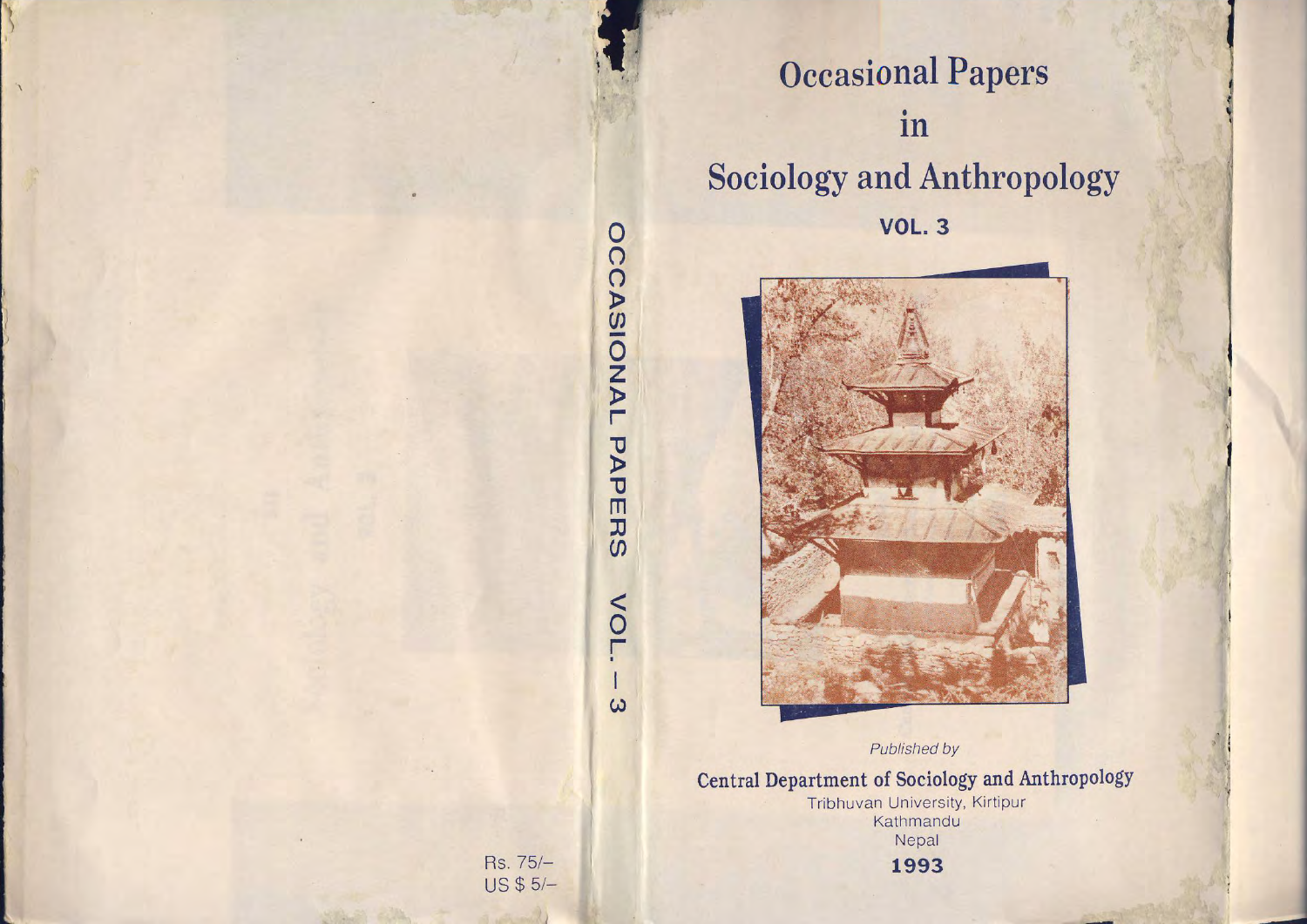## **Occasional Papers** • **In Sociology and Anthropology**

**Volume 3**

## *Editorial Board*

Gopal Singh Nepali Rishikeshab Raj Regmi Chaitanya Mishra

*Editorzal Assistant* Saubhagya Shah

Published by

Central Department of Sociology and Anthropology Tribhuvan University, Kirtipur, Kathmandu, Nepal